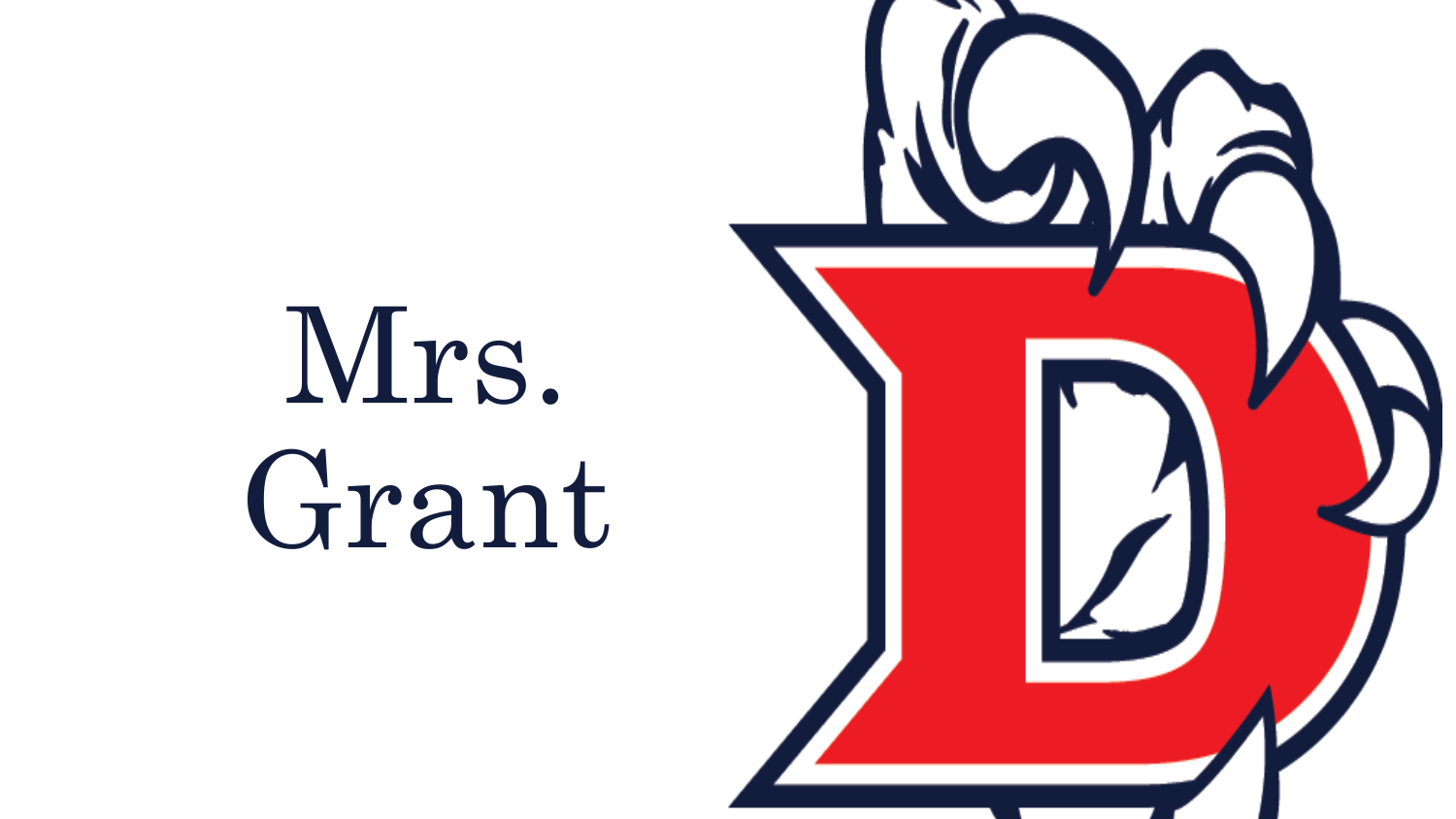Fun Facts about Mrs. Grant: -Army Brat who had the opportunity to travel Europe -Tyler Junior College Apache Belle -Southwest Texas State University Stutter Officer -Graduated from Southwest Texas State University with a degree in Dance Education -This is my  $20<sup>th</sup>$  Year teaching -My husband and I ,Coach Grant, are some of the original teachers of Dawson! We've been here from the beginning! -We have a super fun 5<sup>th</sup> Grader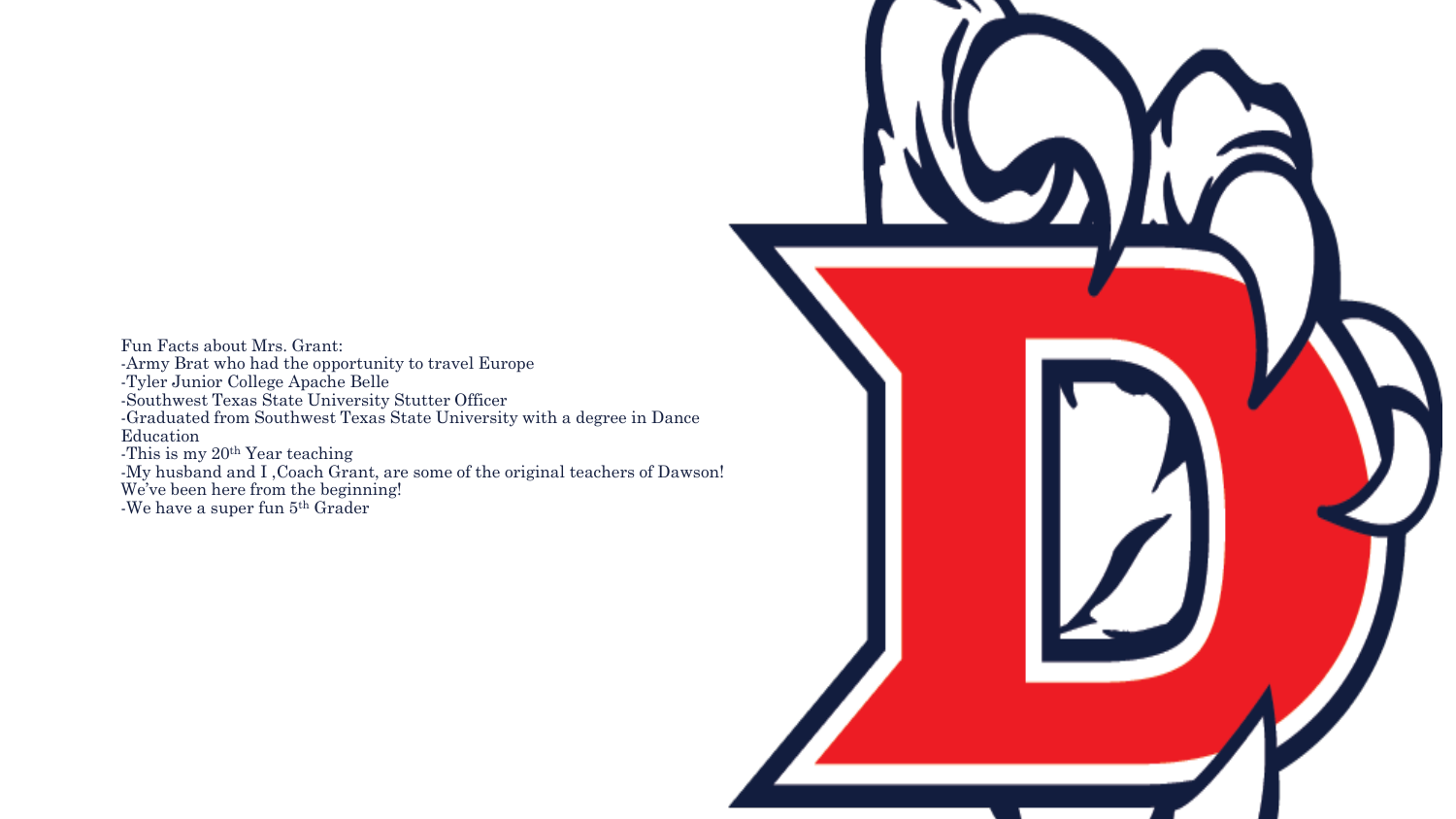## Contact Information

- E-mail:
- **grantlc@pearland.isd.org**
- Conference time:
- **7 th Period 1:40-2:35 M, W, Thur, Fri 7 th Period 1:43-2:45 Tu**
- Tutoring times:
- **11:43-12:13 M & F**
- Eagle Hour schedule:
- **Tutoring A lunch M & F, Duty A lunch Tu-Thur**
- Clubs sponsored:

**I'm the Diamond Director! Tryouts are in March**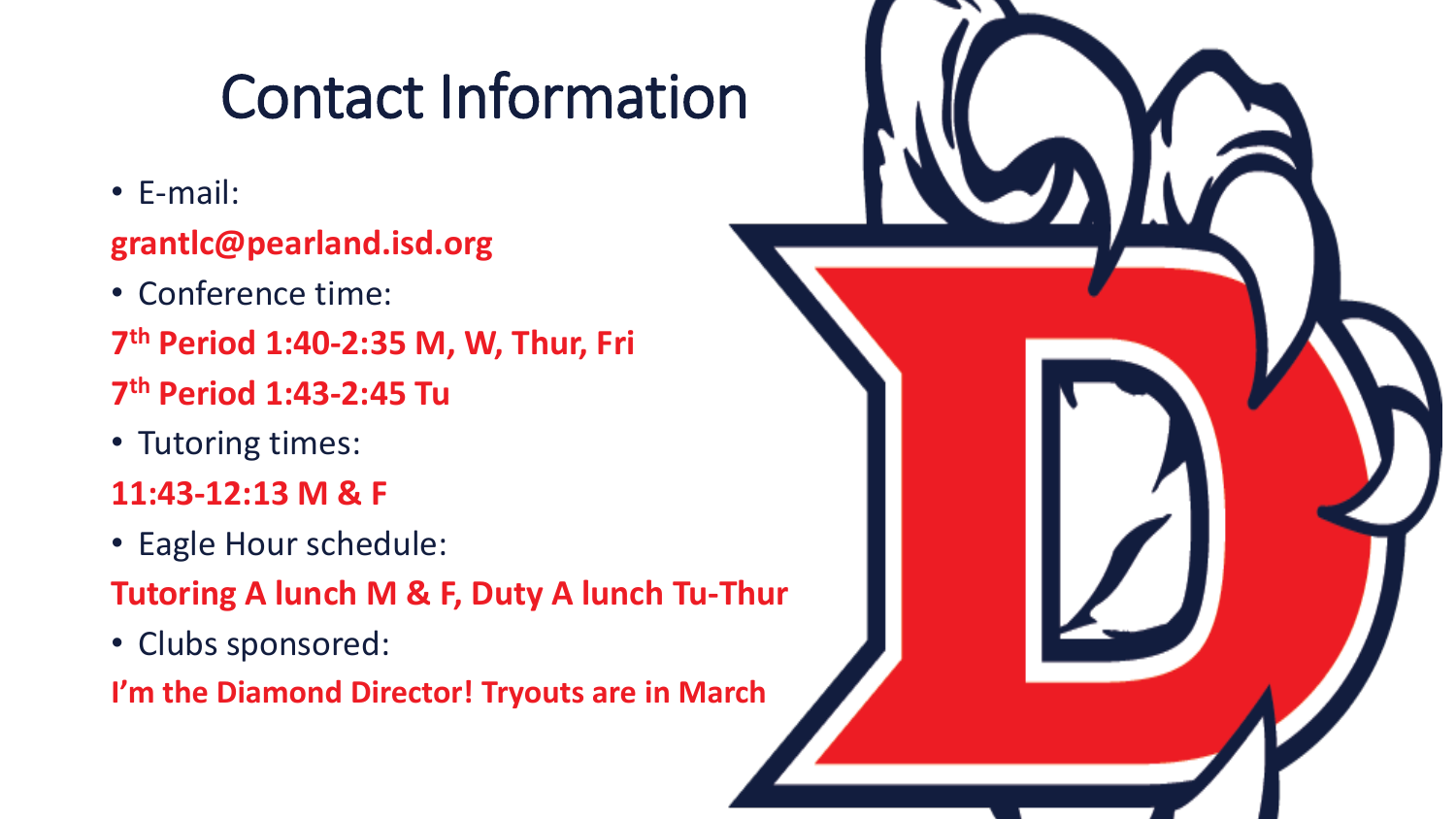## Academic Expectations

Dance courses are designed to teach skills in ballet, modern, jazz, social and/or character dance styles. Choreography will be introduced in Dance and will become increasingly important in upper level courses.

## **COURSE GOALS**

- To be able to execute dance steps appropriate to the class level.
- To learn to appreciate dance in it's various forms.
- To establish a dance vocabulary appropriate to the class level.
- To improve overall physical coordination, balance, flexibility, and fitness.

You can be of help to me by stressing the importance of bringing their dance clothes and shoes to school on Mondays, and by emphasizing the importance of dressing out and meeting the instructional objectives of each activity. With your support, I will be able to reach the objectives I have for your child.